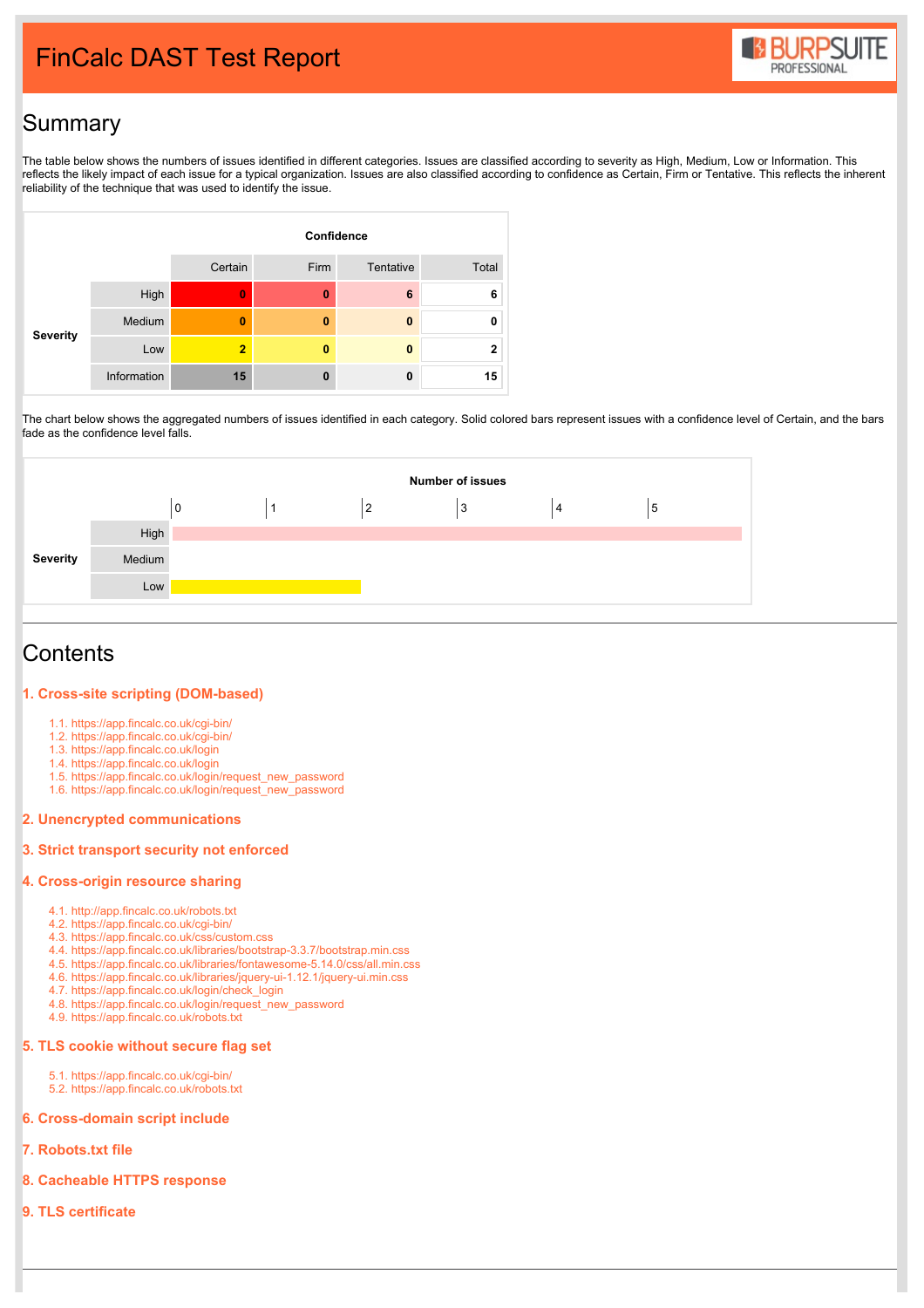There are 6 instances of this issue:

- [/cgi-bin/](https://html2pdf.com/files/3d1vm5n2p1dcs109/file_fcqjj1fuo85519frli41qf141m/Unauthenticated.html#1.1)
- [/cgi-bin/](https://html2pdf.com/files/3d1vm5n2p1dcs109/file_fcqjj1fuo85519frli41qf141m/Unauthenticated.html#1.2)
- [/login](https://html2pdf.com/files/3d1vm5n2p1dcs109/file_fcqjj1fuo85519frli41qf141m/Unauthenticated.html#1.3) • [/login](https://html2pdf.com/files/3d1vm5n2p1dcs109/file_fcqjj1fuo85519frli41qf141m/Unauthenticated.html#1.4)
- 
- [/login/request\\_new\\_password](https://html2pdf.com/files/3d1vm5n2p1dcs109/file_fcqjj1fuo85519frli41qf141m/Unauthenticated.html#1.5) • [/login/request\\_new\\_password](https://html2pdf.com/files/3d1vm5n2p1dcs109/file_fcqjj1fuo85519frli41qf141m/Unauthenticated.html#1.6)

#### 1.1. https://app.fincalc.co.uk/cgi-bin/

#### **Summary**

|  | Severity:         | High                      |  |
|--|-------------------|---------------------------|--|
|  | Confidence:       | Tentative                 |  |
|  | Host:             | https://app.fincalc.co.uk |  |
|  | Path <sup>.</sup> | /cgi-bin/                 |  |

#### Static analysis

Data is read from **document.location** and passed to **\$()** via the following statements:

- var url = document.location.toString();
- $$('.nav-tabs a[href="#' + url.split('#')[1] + '"]') .tab('show');$

### 1.2. https://app.fincalc.co.uk/cgi-bin/

#### **Summary**

|  | Severity:         | High                      |
|--|-------------------|---------------------------|
|  | Confidence:       | Tentative                 |
|  | Host <sup>.</sup> | https://app.fincalc.co.uk |
|  | Path <sup>.</sup> | /cgi-bin/                 |

#### Static analysis

Data is read from **location** and passed to **\$()** via the following statement:

```
var path = $(location).attr('pathname');
```
### 1.3. https://app.fincalc.co.uk/login

### **Summary**

|  | Severity:   | High                      |
|--|-------------|---------------------------|
|  | Confidence: | <b>Tentative</b>          |
|  | Host:       | https://app.fincalc.co.uk |
|  | Path:       | /login                    |

# Static analysis

Data is read from **document.location** and passed to **\$()** via the following statements:

- var url = document.location.toString();
- $\{('.nav-tabs a[href="#" + url.split('#')[1] + '"]'); tab('show');$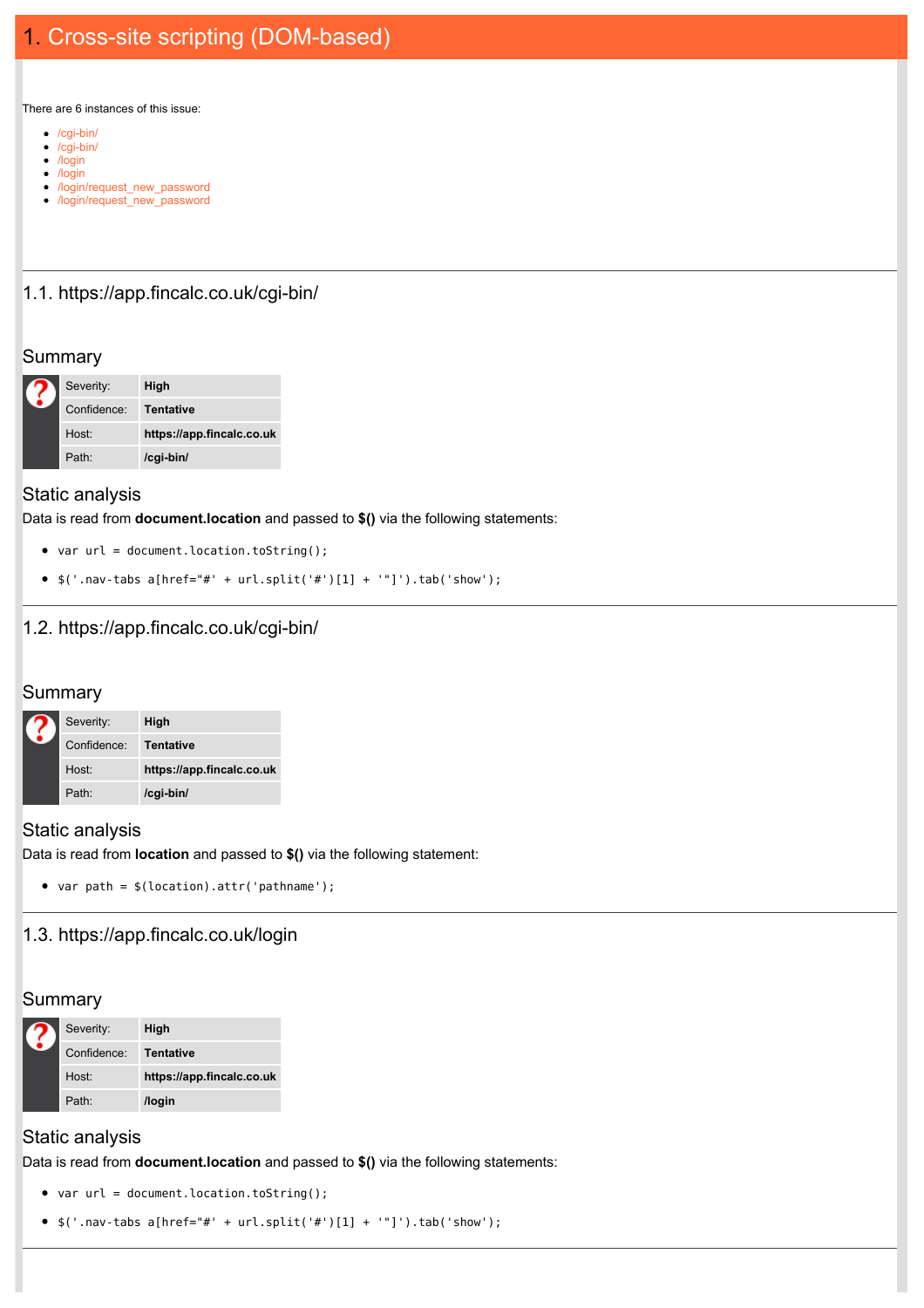# 1.4. https://app.fincalc.co.uk/login

#### **Summary**

|  | Severity:         | High                      |  |
|--|-------------------|---------------------------|--|
|  | Confidence:       | Tentative                 |  |
|  | Host:             | https://app.fincalc.co.uk |  |
|  | Path <sup>.</sup> | /login                    |  |

#### Static analysis

Data is read from **location** and passed to **\$()** via the following statement:

var path = \$(location).attr('pathname');

#### 1.5. https://app.fincalc.co.uk/login/request\_new\_password

#### **Summary**

| Severity:         | High                        |
|-------------------|-----------------------------|
| Confidence:       | Tentative                   |
| Host:             | https://app.fincalc.co.uk   |
| Path <sup>.</sup> | /login/request new password |

#### Static analysis

Data is read from **document.location** and passed to **\$()** via the following statements:

- var url = document.location.toString();
- $\frac{1}{2}$  ('.nav-tabs a[href="#' + url.split('#')[1] + '"]').tab('show');

### 1.6. https://app.fincalc.co.uk/login/request\_new\_password

#### **Summary**

|  | Severity:         | High                        |
|--|-------------------|-----------------------------|
|  | Confidence:       | Tentative                   |
|  | Host:             | https://app.fincalc.co.uk   |
|  | Path <sup>.</sup> | /login/request new password |

### Static analysis

Data is read from **location** and passed to **\$()** via the following statement:

• var path =  $$(location).attr('pathname');$ 

# 2. Unencrypted [communications](https://portswigger.net/knowledgebase/issues/details/01000200_unencryptedcommunications)

#### **Summary**

| Severity:         | Low                      |
|-------------------|--------------------------|
| Confidence:       | Certain                  |
| Host:             | http://app.fincalc.co.uk |
| Path <sup>.</sup> |                          |

# 3. Strict [transport](https://portswigger.net/knowledgebase/issues/details/01000300_stricttransportsecuritynotenforced) security not enforced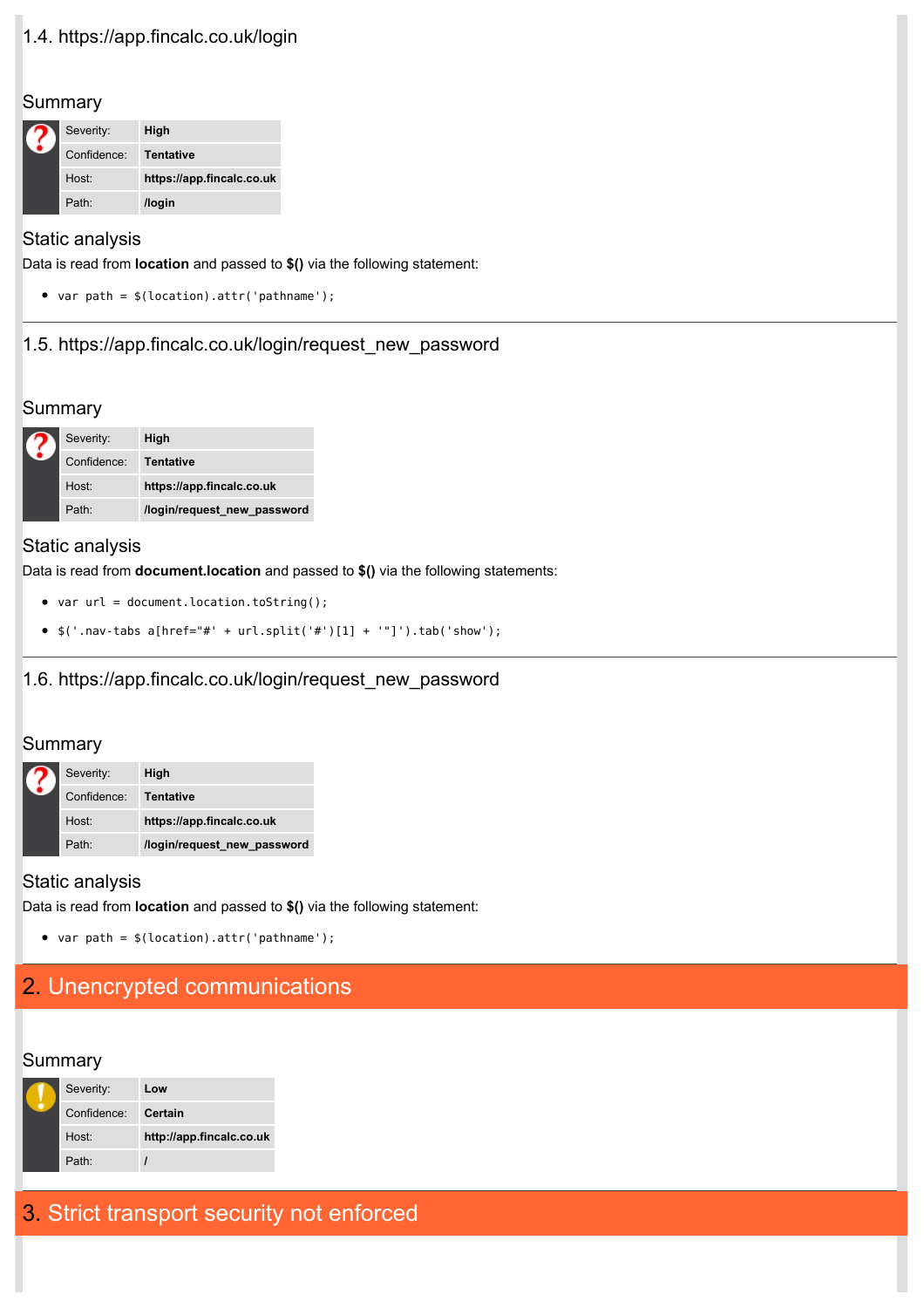#### **Summary**

|  | Severity:   | Low                       |
|--|-------------|---------------------------|
|  | Confidence: | Certain                   |
|  | Host:       | https://app.fincalc.co.uk |
|  | Path:       |                           |
|  |             |                           |

# 4. [Cross-origin](https://portswigger.net/knowledgebase/issues/details/00200600_crossoriginresourcesharing) resource sharing

There are 9 instances of this issue:

- [http://app.fincalc.co.uk/robots.txt](https://html2pdf.com/files/3d1vm5n2p1dcs109/file_fcqjj1fuo85519frli41qf141m/Unauthenticated.html#4.1)
- [https://app.fincalc.co.uk/cgi-bin/](https://html2pdf.com/files/3d1vm5n2p1dcs109/file_fcqjj1fuo85519frli41qf141m/Unauthenticated.html#4.2)
- [https://app.fincalc.co.uk/css/custom.css](https://html2pdf.com/files/3d1vm5n2p1dcs109/file_fcqjj1fuo85519frli41qf141m/Unauthenticated.html#4.3)
- [https://app.fincalc.co.uk/libraries/bootstrap-3.3.7/bootstrap.min.css](https://html2pdf.com/files/3d1vm5n2p1dcs109/file_fcqjj1fuo85519frli41qf141m/Unauthenticated.html#4.4)
- [https://app.fincalc.co.uk/libraries/fontawesome-5.14.0/css/all.min.css](https://html2pdf.com/files/3d1vm5n2p1dcs109/file_fcqjj1fuo85519frli41qf141m/Unauthenticated.html#4.5) [https://app.fincalc.co.uk/libraries/jquery-ui-1.12.1/jquery-ui.min.css](https://html2pdf.com/files/3d1vm5n2p1dcs109/file_fcqjj1fuo85519frli41qf141m/Unauthenticated.html#4.6)
- [https://app.fincalc.co.uk/login/check\\_login](https://html2pdf.com/files/3d1vm5n2p1dcs109/file_fcqjj1fuo85519frli41qf141m/Unauthenticated.html#4.7)
- [https://app.fincalc.co.uk/login/request\\_new\\_password](https://html2pdf.com/files/3d1vm5n2p1dcs109/file_fcqjj1fuo85519frli41qf141m/Unauthenticated.html#4.8)
- [https://app.fincalc.co.uk/robots.txt](https://html2pdf.com/files/3d1vm5n2p1dcs109/file_fcqjj1fuo85519frli41qf141m/Unauthenticated.html#4.9)

# 4.1. http://app.fincalc.co.uk/robots.txt

#### **Summary**

|  | Severity:         | Information              |  |
|--|-------------------|--------------------------|--|
|  | Confidence:       | <b>Certain</b>           |  |
|  | Host <sup>.</sup> | http://app.fincalc.co.uk |  |
|  | Path <sup>.</sup> | /robots.txt              |  |

### 4.2. https://app.fincalc.co.uk/cgi-bin/

#### **Summary**

| Severity:           | Information               |
|---------------------|---------------------------|
| Confidence: Certain |                           |
| Host:               | https://app.fincalc.co.uk |
| Path <sup>.</sup>   | /cgi-bin/                 |

### 4.3. https://app.fincalc.co.uk/css/custom.css

#### **Summary**

|  | Severity:         | Information               |  |
|--|-------------------|---------------------------|--|
|  | Confidence:       | Certain                   |  |
|  | Host <sup>.</sup> | https://app.fincalc.co.uk |  |
|  | Path <sup>.</sup> | /css/custom.css           |  |

# 4.4. https://app.fincalc.co.uk/libraries/bootstrap-3.3.7/bootstrap.min.css

# **Summary**

| Severity:           | Information               |
|---------------------|---------------------------|
| Confidence: Certain |                           |
| Host <sup>.</sup>   | https://app.fincalc.co.uk |
|                     |                           |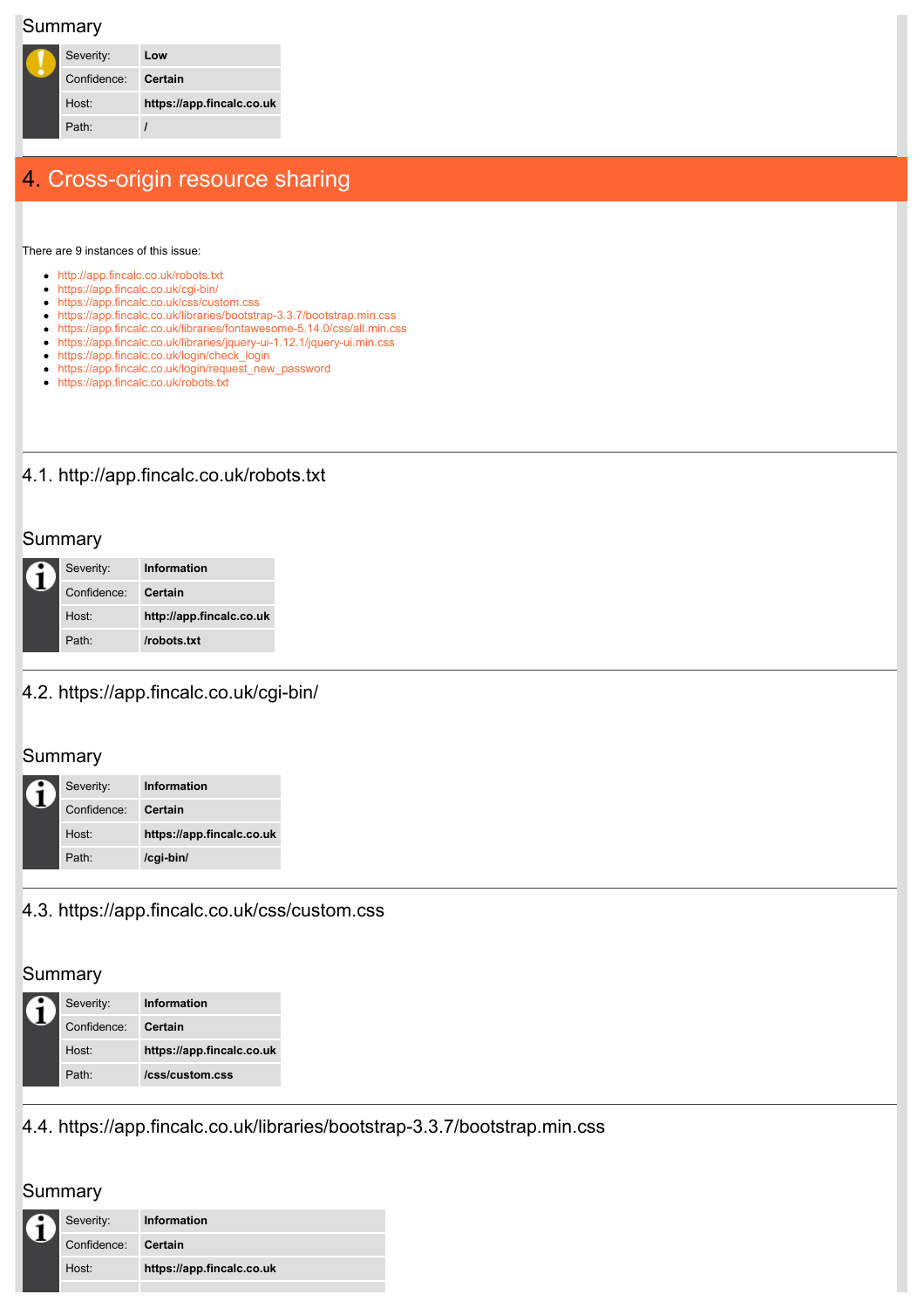#### 4.5. https://app.fincalc.co.uk/libraries/fontawesome-5.14.0/css/all.min.css

#### **Summary**

| Severity:         | Information                                   |
|-------------------|-----------------------------------------------|
| Confidence:       | <b>Certain</b>                                |
| Host:             | https://app.fincalc.co.uk                     |
| Path <sup>.</sup> | libraries/fontawesome-5.14.0/css/all.min.css/ |

## 4.6. https://app.fincalc.co.uk/libraries/jquery-ui-1.12.1/jquery-ui.min.css

#### **Summary**

| Severity:         | Information                                   |
|-------------------|-----------------------------------------------|
| Confidence:       | Certain                                       |
| Host:             | https://app.fincalc.co.uk                     |
| Path <sup>.</sup> | /libraries/jquery-ui-1.12.1/jquery-ui.min.css |

### 4.7. https://app.fincalc.co.uk/login/check\_login

## Summary

| Severity:         | Information               |
|-------------------|---------------------------|
| Confidence:       | Certain                   |
| Host <sup>.</sup> | https://app.fincalc.co.uk |
| Path <sup>.</sup> | /login/check login        |

## 4.8. https://app.fincalc.co.uk/login/request\_new\_password

### **Summary**

| Severity:         | Information                 |
|-------------------|-----------------------------|
| Confidence:       | Certain                     |
| Host:             | https://app.fincalc.co.uk   |
| Path <sup>.</sup> | /login/request new password |

#### 4.9. https://app.fincalc.co.uk/robots.txt

#### **Summary**

| Severity:           | Information               |
|---------------------|---------------------------|
| Confidence: Certain |                           |
| Host:               | https://app.fincalc.co.uk |
| Path <sup>.</sup>   | /robots.txt               |

# 5. TLS cookie [without](https://portswigger.net/knowledgebase/issues/details/00500200_tlscookiewithoutsecureflagset) secure flag set

There are 2 instances of this issue:

[/cgi-bin/](https://html2pdf.com/files/3d1vm5n2p1dcs109/file_fcqjj1fuo85519frli41qf141m/Unauthenticated.html#5.1) [/robots.txt](https://html2pdf.com/files/3d1vm5n2p1dcs109/file_fcqjj1fuo85519frli41qf141m/Unauthenticated.html#5.2)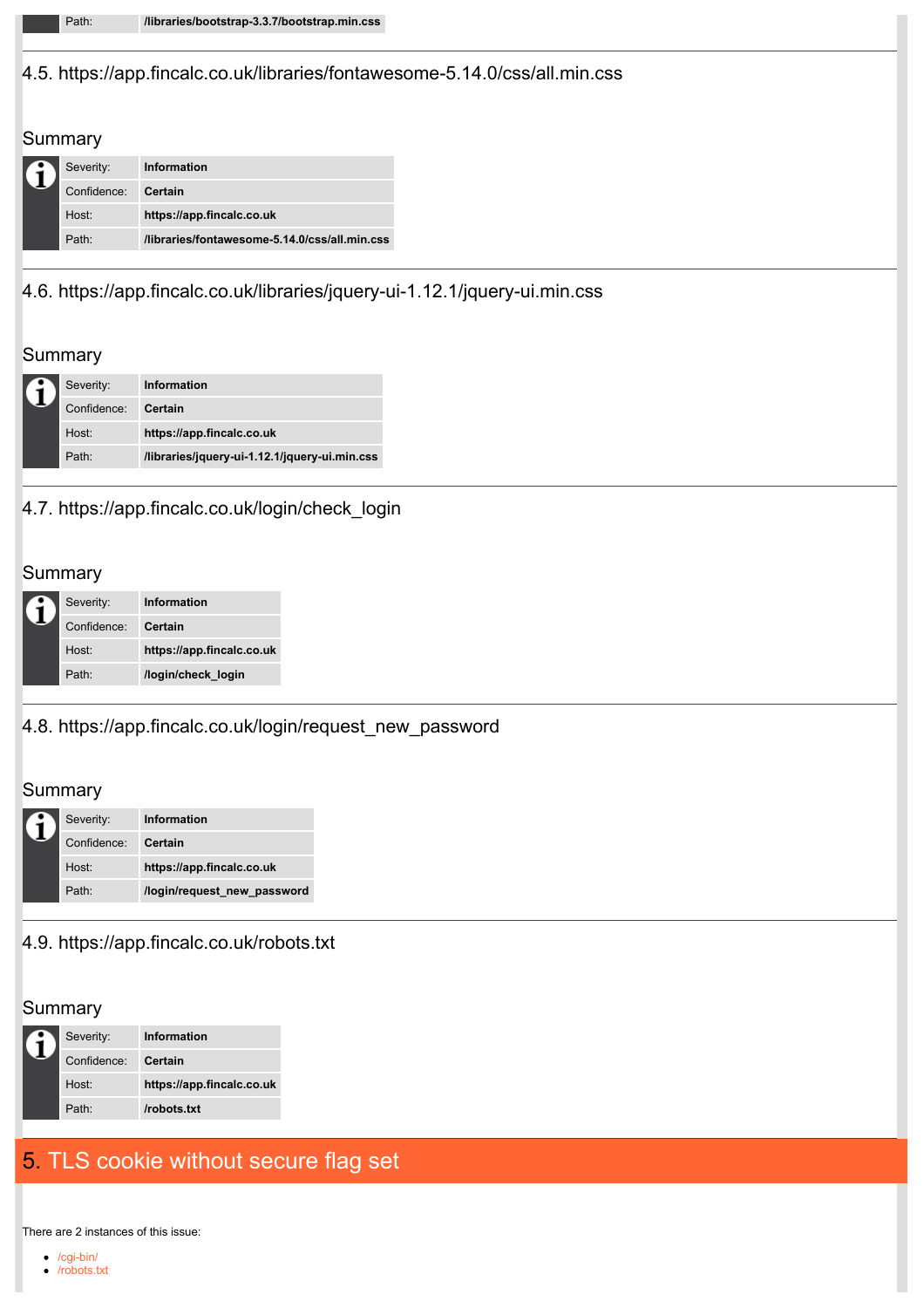# 5.1. https://app.fincalc.co.uk/cgi-bin/

## Summary

| Severity:         | Information               |
|-------------------|---------------------------|
| Confidence:       | Certain                   |
| Host <sup>.</sup> | https://app.fincalc.co.uk |
| Path <sup>.</sup> | /cgi-bin/                 |

# 5.2. https://app.fincalc.co.uk/robots.txt

# Summary

| Severity:         | Information               |
|-------------------|---------------------------|
| Confidence:       | Certain                   |
| Host <sup>.</sup> | https://app.fincalc.co.uk |
| Path <sup>.</sup> | /robots.txt               |

# 6. [Cross-domain](https://portswigger.net/knowledgebase/issues/details/00500500_crossdomainscriptinclude) script include

# **Summary**

| Severity:           | Information                 |
|---------------------|-----------------------------|
| Confidence: Certain |                             |
| Host:               | https://app.fincalc.co.uk   |
| Path <sup>.</sup>   | /login/request new password |

# 7. [Robots.txt](https://portswigger.net/knowledgebase/issues/details/00600600_robotsdottxtfile) file

# **Summary**

| Severity:         | Information               |
|-------------------|---------------------------|
| Confidence:       | Certain                   |
| Host:             | https://app.fincalc.co.uk |
| Path <sup>.</sup> | /robots.txt               |

# 8. [Cacheable](https://portswigger.net/knowledgebase/issues/details/00700100_cacheablehttpsresponse) HTTPS response

# **Summary**

| Severity:           | Information               |
|---------------------|---------------------------|
| Confidence: Certain |                           |
| Host <sup>.</sup>   | https://app.fincalc.co.uk |
| Path <sup>.</sup>   | /robots.txt               |

# 9. TLS [certificate](https://portswigger.net/knowledgebase/issues/details/01000100_tlscertificate)

**Summary**